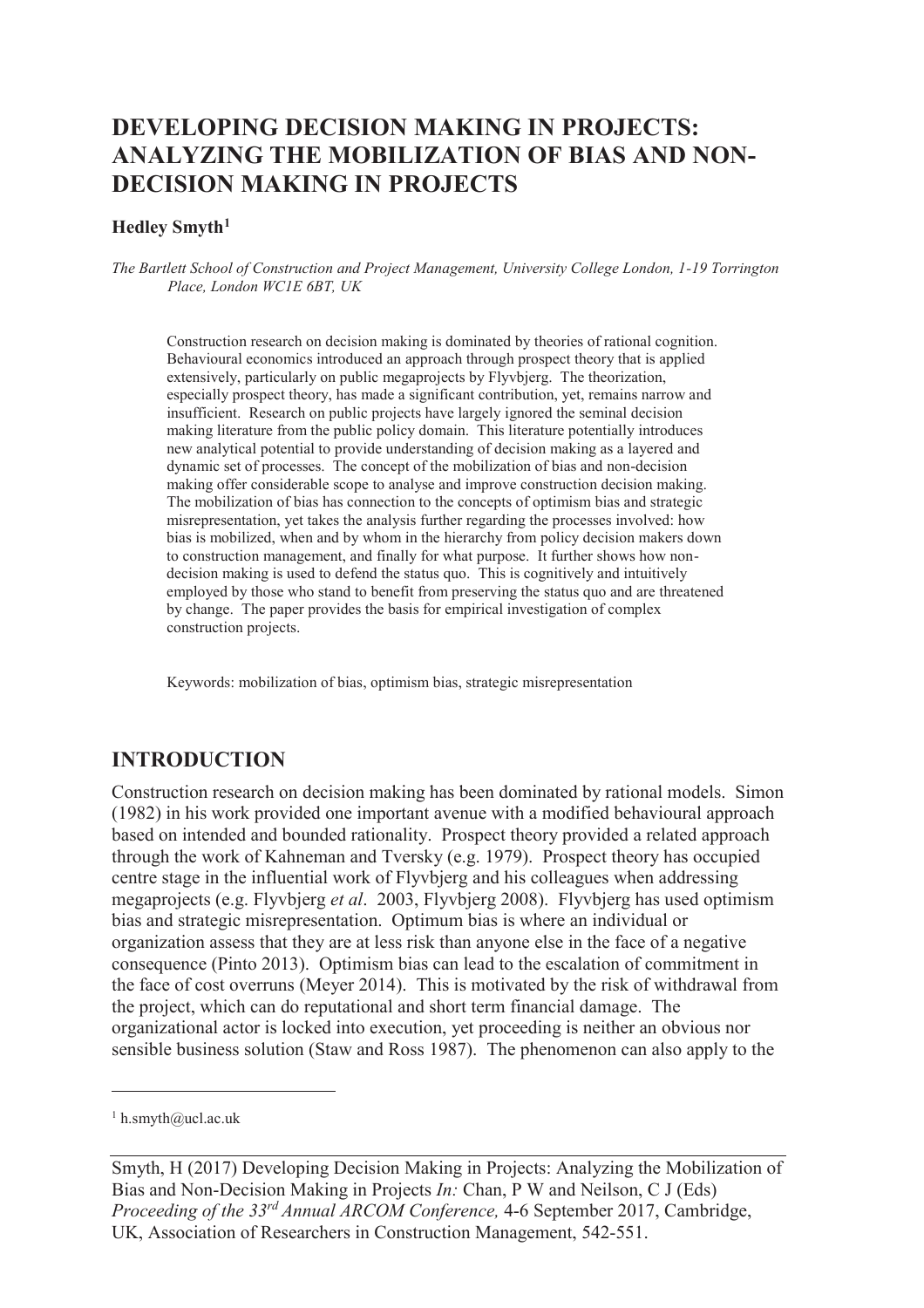project front-end, especially where the complexity, costs and risks are high or are thought to have been externalized to other actors. Escalation of commitment only makes sense if justified against a realistic assessment of returns (Karlsson *et al*., 2005, Meyer 2013); it should be terminated once this is exceeded (Unger *et al*., 2011). Yet, many projects continue unabated (e.g. Flyvbjerg *et al*., 2003).

Is this the best we can do in construction? Can poor project decision making be boiled down to two behavioural factors: optimism bias and strategic misrepresentation? While rationality is bounded and behaviour plays a role, the rational focus is limited. There are intuitive reasoning and subjective factors in decision making. There are socio-political and socio-psychological processes in play that go beyond the discrete events assumed and portrayed in the majority of economic decision making.

Many projects are located in the public sector and almost all megaprojects either have a client that is from the public sector or is indirectly the ultimate owner or sponsor. Even if the megaproject is entirely private, policy and public sector accountability impinge upon progressing a project, typically alongside a range of other external stakeholders from community and interest groups to other economic and environmental representation. Given this context, it is strange that little or no attention has been given to decision making on megaprojects from the public policy research domain? The research in public policy has addressed the pluralism of interests in decision making (Dahl 1957), the institutional practices that lead to an uneven power distribution in decision making, particularly evidenced through the mobilization of bias and non-decision making (Bachrach and Baratz 1962, 1970), which leads to the contribution of Lukes (1974) as to how those in power dominate over other interests, shape the preferences of others and remove conflict to the margins. This shifts the analysis from discrete factors towards process with a fuller range of rational and subjective consideration, intuition and sense making included.

A broader set of processes are needed to analyse decision making in construction, especially for megaprojects. The aim is to address project decision making by moving the emphasis from optimism bias and misrepresentation towards power towards the mobilisation of bias and non-decision making. The research objectives are to move analysis from a decision event focus towards process analysis, and from one grounded in cognitive rationality to include subjective intuition. This is supplementary to the tenets of behavioural rationality and prospect theory, yet notes its insufficiency and need for complementary conceptualization. The concept of the mobilization of bias provides a useful bridge with optimism bias, although the former is richer because it takes a longer timeframe and embraces the conscious and unconscious use of bias.

The structure of the paper is to first address current conceptualization, then move towards additional and complementary conceptualization before concluding.

## **CONCEPTUALIZATION OF PROJECT DECISION MAKING**

#### **Rational Decision Making**

Cognitive rational decision making has embodied modifications around behaviour (e.g. Simon 1982) and the assessments of prospects, where decisions may become behaviourally skewed (Kahneman and Tversky 1979). In rational models, irrational behaviour is removed, only to be subsequently reintroduced as limited and discrete factors for consideration in order to try to address anomalies. The mode of reintroduction constrains them to the 'rules' of rational analysis. Rational decision making is normally conceived as a discrete event or short term series of events. This seldom accords with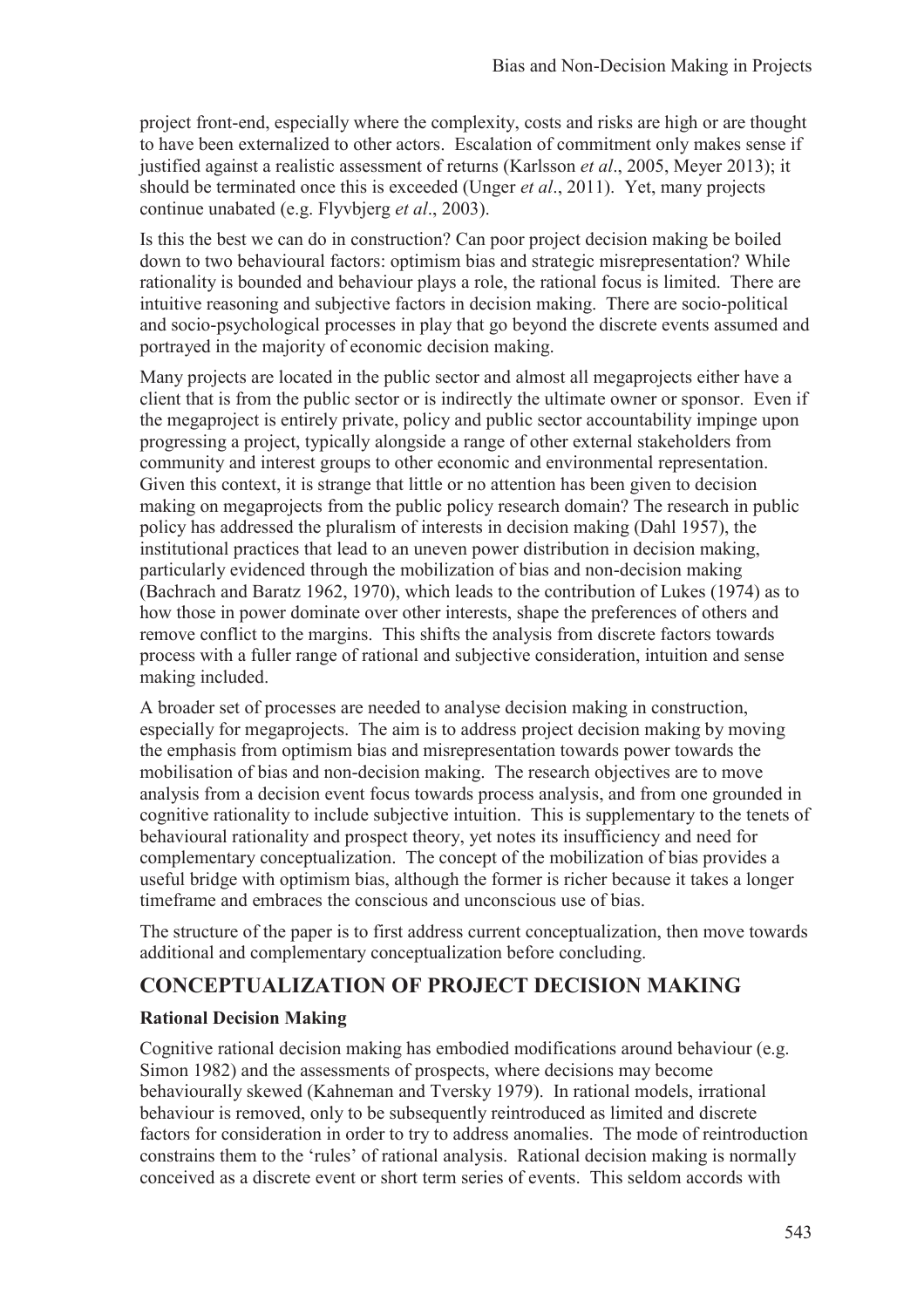reality, especially on megaprojects. Decision making is a layered process in an institutional hierarchy of public and private spheres of activity, where power and influence are at play over extended periods of time in and between the layers. Decisions develop iteratively and can be revisited. Intuitive reasoning is used and the predispositions and experience of decision makers are drawn upon.

The costs of rationality are considerable. Obtaining complete information and high degrees of transparency are high cost. Shortcomings lead to imperfect, thus incomplete and asymmetrical information. In projects, uncertainty and ambiguity are inherently high. Projects require experiential evaluation and judgment, particularly at the front end where levels of uncertainty are greatest. The land use planning literature recognizes a combination of open and closed decision making is necessary. Successful governance arrangements need to be shaped by a complex interplay between open and closed decisions in planning developments (e.g. Healey 2004), which has been re-stated in the context of megaproject planning (Salet *et al*., 2013, Majoor 2015).

Prospect theory offers a critique of the idealized and normative model of rational choice models of decision making, which were provided by expected utility theory (Kahneman and Tversky 1979). Prospect theory specifically tries to account for perception, behaviour and risk. Risk is probability, whereas uncertainty is unknown (Knight 1921). Uncertainty is addressed at the front end by strategically scoping, assessing feasibility, and then tactically shaping and executing projects. Risks are identified as a result. Yet, decision makers can give insufficient attention to types of outcomes, which is referred to as "myopic loss aversion" (Thaler *et al*., 1997: 648). The result is that decision makers tend towards optimum bias.

Assessing feasibility for a project in prospect theory distinguishes two phases (cf. Kahneman and Tversky 1979). Editing information to provide a sound basis for making a decision by selecting the relevant information and then evaluating the prospect in order to choose the one with the highest value. It is cognitive, rational and assumes sufficient information is available. Rationality underpins decisions except where it is behaviourally skewed by optimism bias and strategic misrepresentation. The way to address bias and misrepresentation is to apply reference class forecasting to evaluate prospects on a comparative basis so as not to solely rely on assessments of the prospects on their own terms (Kahneman and Tversky 1979).

Prospect theory decision making views the process in terms of "individual decision making" (Kahneman and Tversky 1979: 274), that is, decision making as a single event or short term series of events. The longer term and any complex structuring is not addressed. Megaproject decision making tends to be conducted medium-to-long term. Complexity and uncertainty can induce concurrent errors, running the risk of failure (Reason 2000, Love *et al*., 2012). Errors can also lie dormant or are latent in a system as pathogens that may emerge later during the project lifecycle. Once apparent they become active failures (Love *et al*., 2009). The best attempt of the rational approach to address these type of dynamic factors is "cumulative prospect theory" (Thaler *et al*., 1997: 657) and repeat games in game theoretic applications, which are modelled as a series of discrete events. They do not encompass the iterative and layered processes in reaching decisions nor how these may prove to be positive or negative. Economic models and game theory are governed by assumptive rules rather than the actual prescribed formal processes, informal processes and the emergent rules of the game.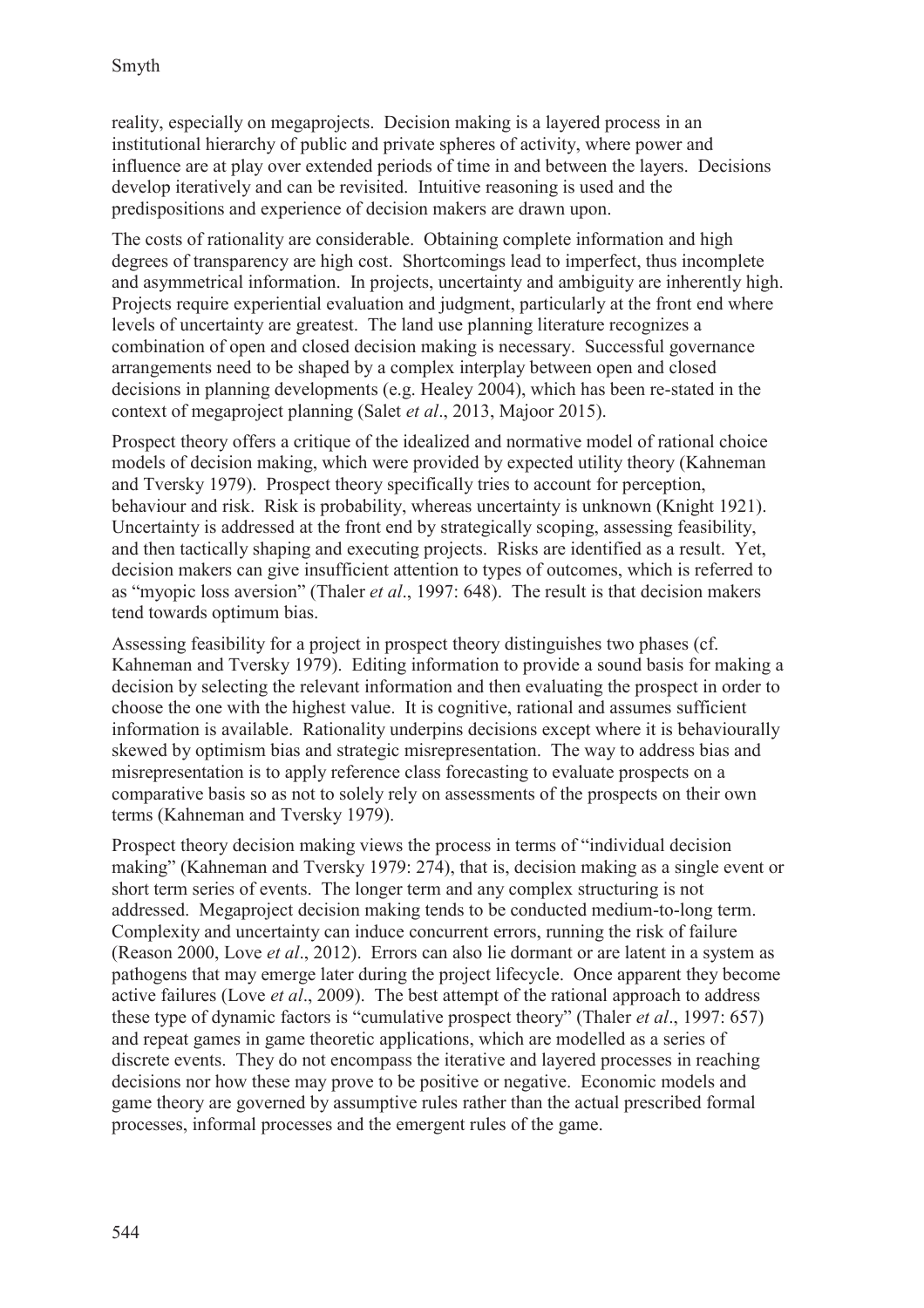### **Prospect Theory and Megaprojects**

Flyvbjerg has become the main analyst of decision making in projects and for megaprojects (e.g. Flyvbjerg *et al*., 2005, Flyvbjerg 2008, 2009). He has adopted prospect theory. He particularly focuses upon two factors: optimum bias and misrepresentation. In so doing, he emphasises the inputs from experts, such as forecasters, planners, promoters and political interests (Flyvbjerg 2007). Flyvbjerg's megaproject analysis therefore embodies the strengths and the shortcomings of prospect theory. It tends to view decisions in static ways, and repeatedly refers back to the benchmark estimates, especially time and cost, when uncertainty and a lack of reliable information were at their highest level. Demand and cost forecasts can be inflated, although forecast optimism is more likely amongst the private sector than the public sector (Flyvbjerg 2013). Forecasts are estimates that can simply be wrong, not due to bias or intent to misrepresent situations. Yet these forecasts tend to be mechanically treated as fixed and 'natural' factors. Forecasts can be wrong without any intended bias or misrepresentation being present. Bias can and does creep in as the result of decision making myopia (Thaler *et al*., 1997), and may lead to deliberate intent to misrepresent.

Two measures are employed to overcome bias and misrepresentation - an internal and external assessment. If the project feasibility and the underpinning business case are subjected to due diligence, this provides a means of assessing or checking the decision. Due diligence is conducted through in-depth investigation into the information, covering investment, financial, legal and professional examination, which is either required in law or undertaken voluntarily (Flyvbjerg 2013). However, due diligence may be influenced by the same institutional perspectives and pressures of the original decision.

The external measure is the application of reference class forecasting (Flyvbjerg 2008). The uniqueness of projects pose a class problem for comparison on coherent basis of categorization. Large data sets are necessary for reliability. Establishing suitable reference projects because of the range of sectors, variances of project type and uniqueness of each project, as well as uncertainty, is problematic. The comparisons used in reference class forecasting ignore the power mobilized behind project decisions in shape and form, even though it is from this source that bias emanates. Indeed, some projects are even set up to fail (Yourdon 2004, Pinto 2013). Political process and the exertion of power that frames decisions is not addressed.

Many projects continue unabated (Ross and Staw 1993, Flyvbjerg *et al*., 2003). Meyer (2014) identifies several institutional dimensions of influence, which includes portfolio and front-end factors. Where parties are aware of their optimism bias, they do not necessarily moderate their behaviour (Lovallo and Kahneman 2003, Salet *et al*., 2012). Love *et al.*, (2012) offered a critique, saying optimism bias and strategic misrepresentation inadequately explain cost and time overruns; these 'causes' cannot be automatically deduced or inferred from manifested effects. Using cases, they did not find automatic or complete linkage. They state:

To assume overruns occur due to strategic misrepresentation or optimism bias, or a combination of both, disregards the complexities and underlying dynamics associated with the delivery of social infrastructure projects. (Love *et al*., 2012: 569).

The different goals of different organizational actors can give rise to project dissonance (Cheung and Yiu 2006, Love *et al*., 2012). Certain interests can manage to ensure support for certain projects, despite application of a range of checks and balances, and decision iterations, even though the value of the prospect is low. Further, value defined as inputs and outputs, and measured against the original estimates can be spurious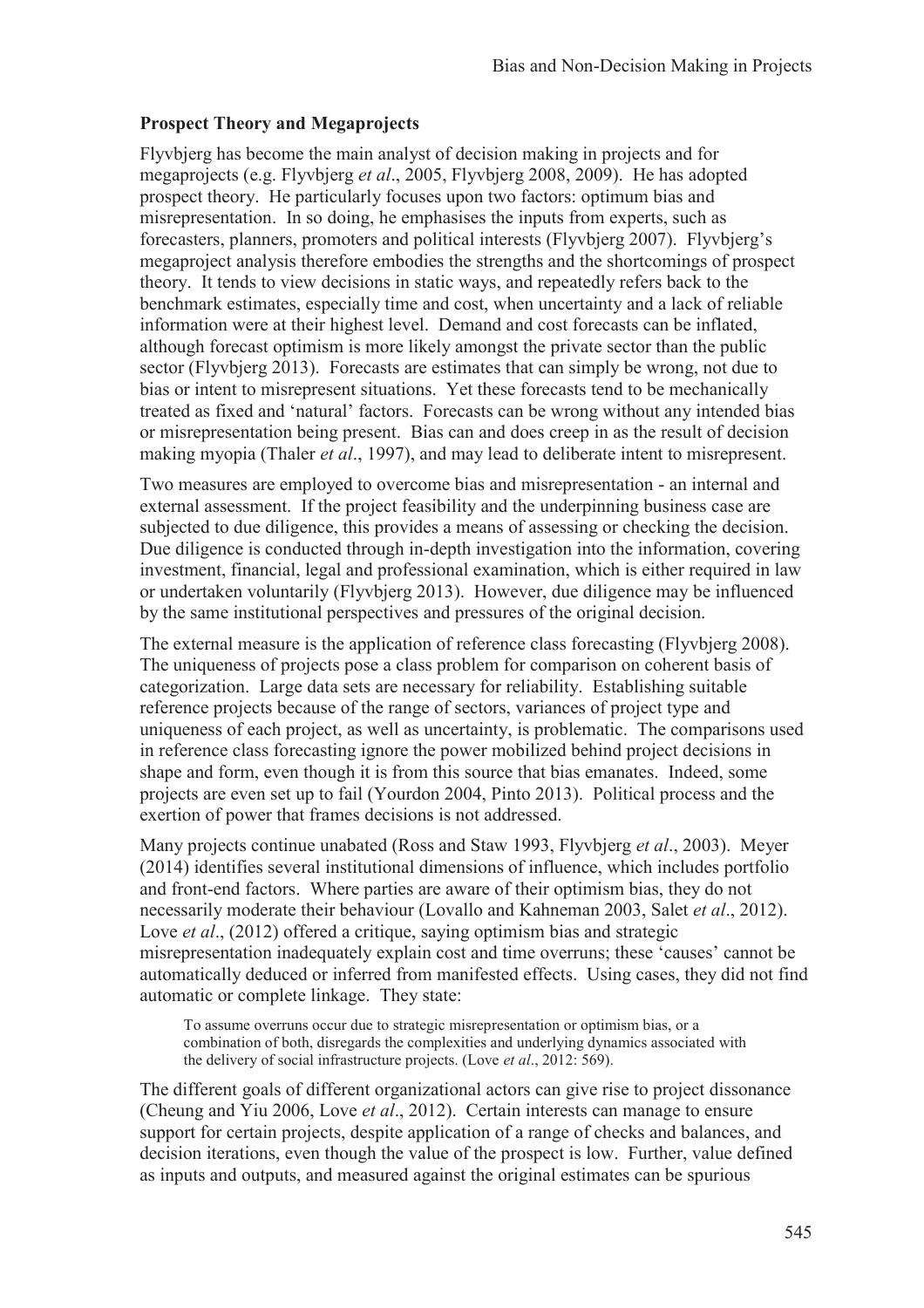because value outcomes derived from value realization in use and context are overlooked (cf. Vargo and Lusch 2009). Indeed, the decision process at the front end can itself lead to the co-destruction of project value (Mills and Razmdoost, 2016).

Prospect theory offers a number of analytical insights; yet, the arguments set out lead to a critique which suggests they are too simplistic and insufficient. A more cogent and comprehensive approach is warranted for the management of projects.

## **DEVELOPING THE CONCEPTUALIZATION OF PROJECT DECISION MAKING**

### **Towards Effective Understanding of Decision Making**

Prospect theory provides a start but not an end point. Decisions involve, *"a set of actions related to and including the choice of one alternative rather than another"* (Dahl 1960: 26). From socio-political perspective, Dahl (1957) argued that there are diverse interests and power positions between actors, hence the need to examine power relationships between both individuals and organizations (Richardson 1996). The result is the need, *"to analyse concrete decisions involving actors pursuing different preferences"* (Ham and Hill 1984: 66). This approach about power and preference stimulated a debate over the nature of decision making.

Prospect theory views behaviour in discrete events, while Dahl (1957), and subsequently Lukes (1974), place emphasis upon structure above behaviour per se. Another view focuses upon process in the context of structure and power. Bachrach and Baratz (1970) view decision making as *incremental*, taking place in *stratified* and *iterative* ways. Power is exerted by actors in each stratum and at each stage. Some decisions are procedural and power is not wielded nor yielded, although this is infrequent and includes a type of rational idealism of economic based models, such as prospect theory. Actors normally set agendas in their favour to induce certain desired outcomes. There is a rationality from the self-interest viewpoint, which is not necessarily shared by other stakeholders. Bachrach and Baratz (1962) contended that power involves the creation and reinforcement of social and political values and institutional practices in agenda setting to protect the interests of particular groups. The outworking of these factors underpins the decision making process.

The first concept that Bachrach and Baratz (1970) apply is the mobilization of bias, which was developed from Schattschneider (1960). It is defined as

…a set of predominant values, beliefs, rituals, and institutional procedures ('rules of the game') that operate systematically and consistently to the benefit of certain persons and groups at the expense of others. (Bachrach and Baratz 1970: 43)

There is a conceptual bridge between strategic misrepresentation and the mobilization of bias. Misrepresentation in prospect theory is manifested in the decision making event as deliberate intent. The process of mobilizing bias in the socio-political view, which includes incipient and unconscious inculcation over a period and may become part of taken-for-granted thinking. The public policy literature is interested in both the source and how bias is mobilized both prior to and in the decision making event. Further, decisions are not always discrete nor short term events, but are the result of evolving views and reviews. There may be multiple iterations. This is typical for challenging and complex decisions, which many projects and all megaprojects embody, especially at the project front end.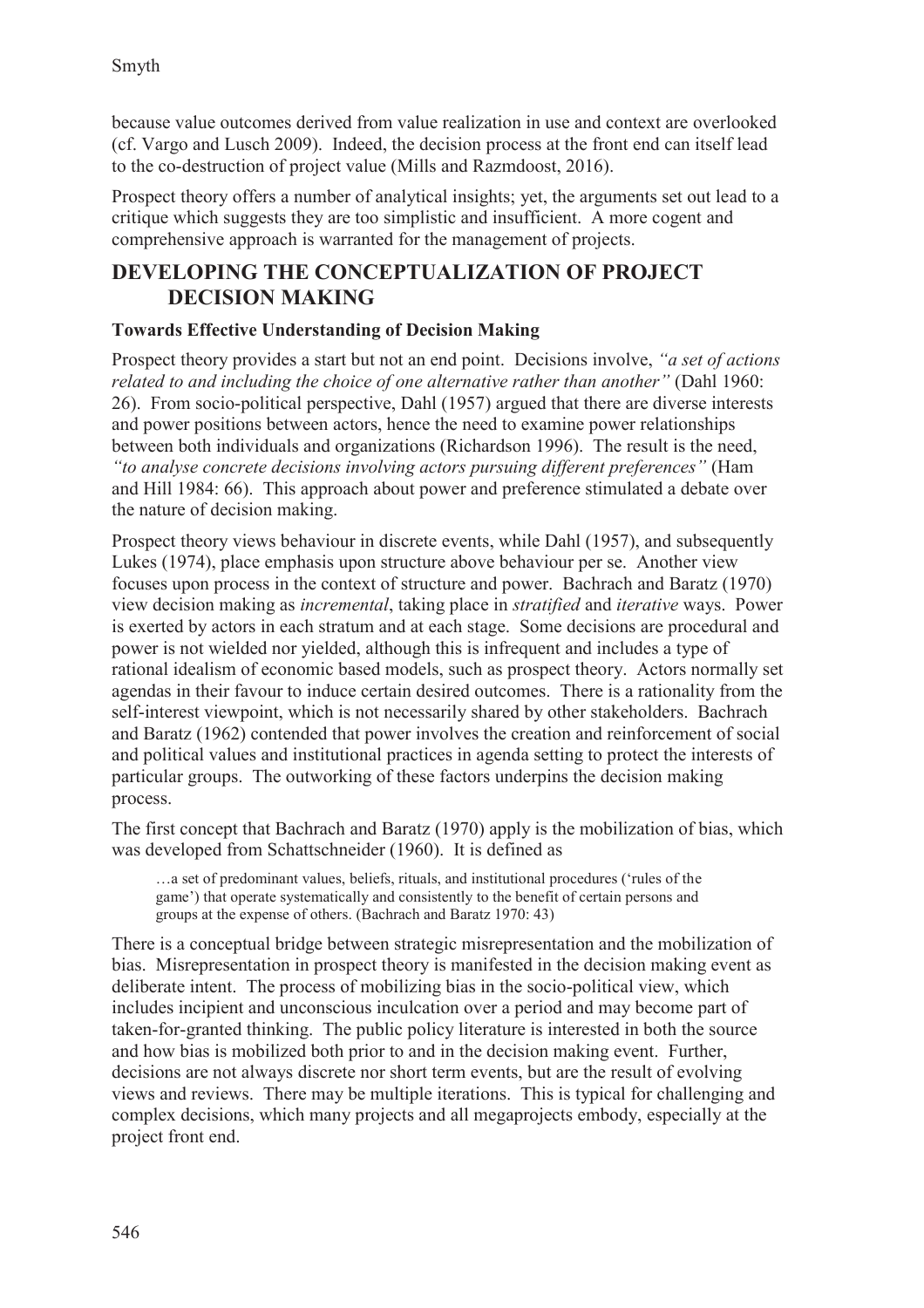The mobilization of bias can also be seen through the use of force and intimidation. This is the naked exertion of power. Manipulation can be applied during discussion and especially reviews. Manipulation, using information selectively, is applied to steer decisions towards certain biased outcomes and to avoid others. Exclusion is another process, which involves omitting certain decision makers on occasions. More commonly, exclusion involves blocking the expression of values that change the decision making criteria (if these have been stated) and the expression of interests. Exclusion may be linked with manipulation where groups and cliques agree preferred decisions outside the main meetings in order to exert power in a meeting to set agendas against other interests and options. In essence, the mobilization of bias involves, *"suppression or thwarting of a latent or manifest challenge to the values or interests"* and bias suppresses or thwarts *"the demands for change in the existing allocation of benefits and privileges"* (Bachrach and Baratz 1970: 44). The mobilization of bias has a deeper meaning than misrepresentation.

A second concept proposed by Bachrach and Baratz (1970) is non-decision making. Prospect theory assumes a decision, but power and related bias can be mobilized to retain the status quo. This is more than a simple basis of 'live and let live' or the desire to avoid confrontation. It embodies intent and a specific agenda to protect and defend existing interests. Non-decision making is an outcome, which is easy to induce for it requires no action. Manipulation can also be used to facilitate it. No decision is more difficult to challenge, and so is the underpinning distribution of power among the actors. Nondecision making retains the status quo.

Therefore, non-decision making is a particular form of the mobilization of bias. It is evidenced in various ways, for example procrastination, delays, postponement and commonly a ritual or charade at decision making meetings whereby a 'rigorous' process of discussion and review appears to ensue, yet is led in ways that move through the issues without making decisions or only making token decisions. Bachrach and Baratz came under scrutiny from those saying it is impossible to research the intangible or non-events that cannot be directly observed. Yet both the process can be evidenced as noted above, and the outcomes can be evaluated against other criteria, for example negative construction and project management factors bring into question a megaproject decision or non-decision taken on political grounds (see also Isaac 1987, Denham 1975). Further, natural scientists research intangible processes and events, for example in quantum physics, and indeed non-factors such as 'cold' being the absence of heat. Methodologies and methods have been developed for natural and social science to accommodate such factors (e.g. Sayer 2000).

Bachrach and Baratz (1970) state that power is largely rational, yet force and manipulation are non-relational and irrational. Force and manipulation are political factors. The irrational is often well-argued and can appear rational. Indeed, rational power can be reinforced by irrational decision making, although this can challenge the legitimacy of power in the long run. The use of force can also erode power, especially under extreme events and in the face of challenging decisions. Power is manifested in institutions. The application of power, combined with the status of the institution in the context, gives rise to authority. Authority can be challenged where force and manipulation are too widely used and bias or passivity dominate decisions over extended periods.

The legitimacy of power and authority invokes a third dimension in decision making, which Lukes (1974, 2005) describes as the influence of power on people. This includes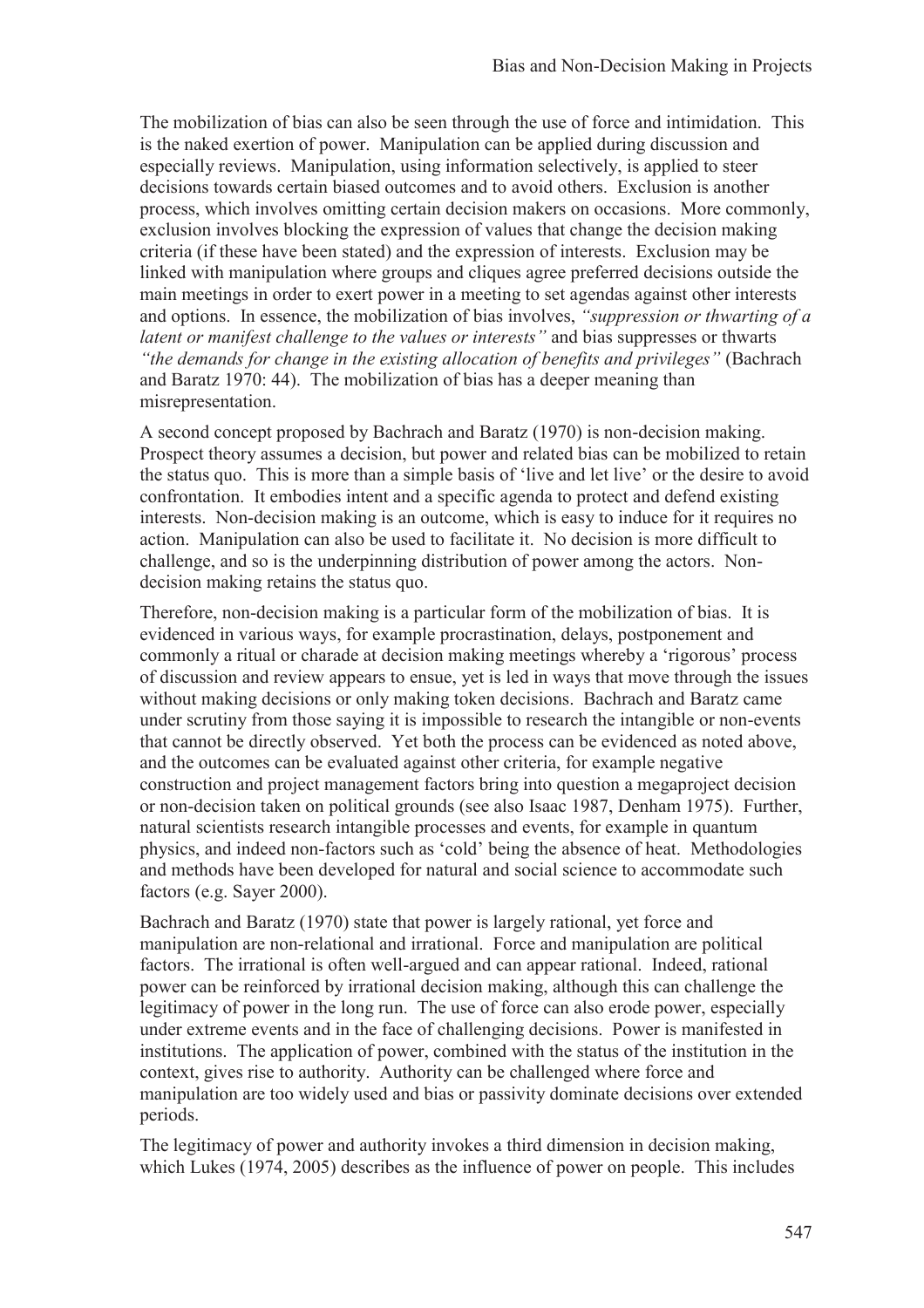the negotiations among different groups that hold power in decision making. He examines how the dominated are prepared to acquiesce, a process where powerful groups, other stakeholders and society's breadth of interests become moved to the periphery of social and geographical space (Kühn 2015). Rituals are employed during decision making. The outcomes are presented to the media to legitimize the process, hence preserve status quo (Lukes 1977). The dimension that Lukes adds is the use of power to shape preferences of people and groups to overtly or covertly remove conflicts from decision making. Decisions that may appear consensual may have involved considerable exertion of power:

…is it not the supreme and most insidious exercise of power to prevent people, to whatever degree, from having grievances by shaping their perceptions, cognitions and preferences in such a way that they accept their role in the existing order of things (Lukes 1974: 24).

#### **Towards A Decision Making Approached Suited To Megaprojects**

The work of Flyvbjerg and those that cite him has dominated megaproject decision making. A deeper and more nuanced approach is needed. Let's start with the structure. Morris identified three layers for managing projects which developed as waves chronologically (Morris *et al*., 2011, Morris 2013). The first two are project management as execution, which is supported by the bodies of knowledge, especially PMI (2013), and the management of projects to address the front and tail ends (e.g. Edkins *et al*., 2013). The third is the institutional level (Morris and Geraldi 2011), which is the third layer from which power is exercised and cascaded down to the project level. The layers in megaproject decision making need to be brought together to understand the processes and examine the outcomes. Combining the strengths of prospect theory, work from the sociopolitical and public policy arenas with a stratified approach to the management of project research, three characteristics can be identified in decision making:

- 1. Rational and intentional;
- 2. Irrationality: a) unintentional irrationality; b) intentional irrationality, which may be rationally justifiable from another institutional level of decision making on occasions;
- 3. Intuitive assessment informed by experience and common sense.

In the third and hence intuitive way, common sense is distinguished from taken-forgranted thinking. Common sense relies on sense making that is derived from experience and expertise that is not fully articulated or remains tacit, yet constructively informs decision making. Taken-for-granted thinking does not involve any sense making. It is based upon unchallenged values and ideas that may be inappropriate, and therefore may lead to ineffective and potentially destructive outcomes. It is an intuitive part of the mobilization of bias and may underpin non-decision making. Taken-for-granted thinking is essentially structurally embedded bias. Putting these elements together, six types of decisions are possible:

- 4. Rational based on complete information *ideal* yet extremely rare.
- 5. Rational based on incomplete information currently *rare*.
- 6. Intuitive based upon available information, experiential assessment and common sense that is unbiased - *rare* yet possible.
- 7. Intuitive based upon available information, experiential assessment and bias *commonplace.*
- 8. Irrational decisions that are motivated by high level biased criteria *unexceptional* for megaprojects.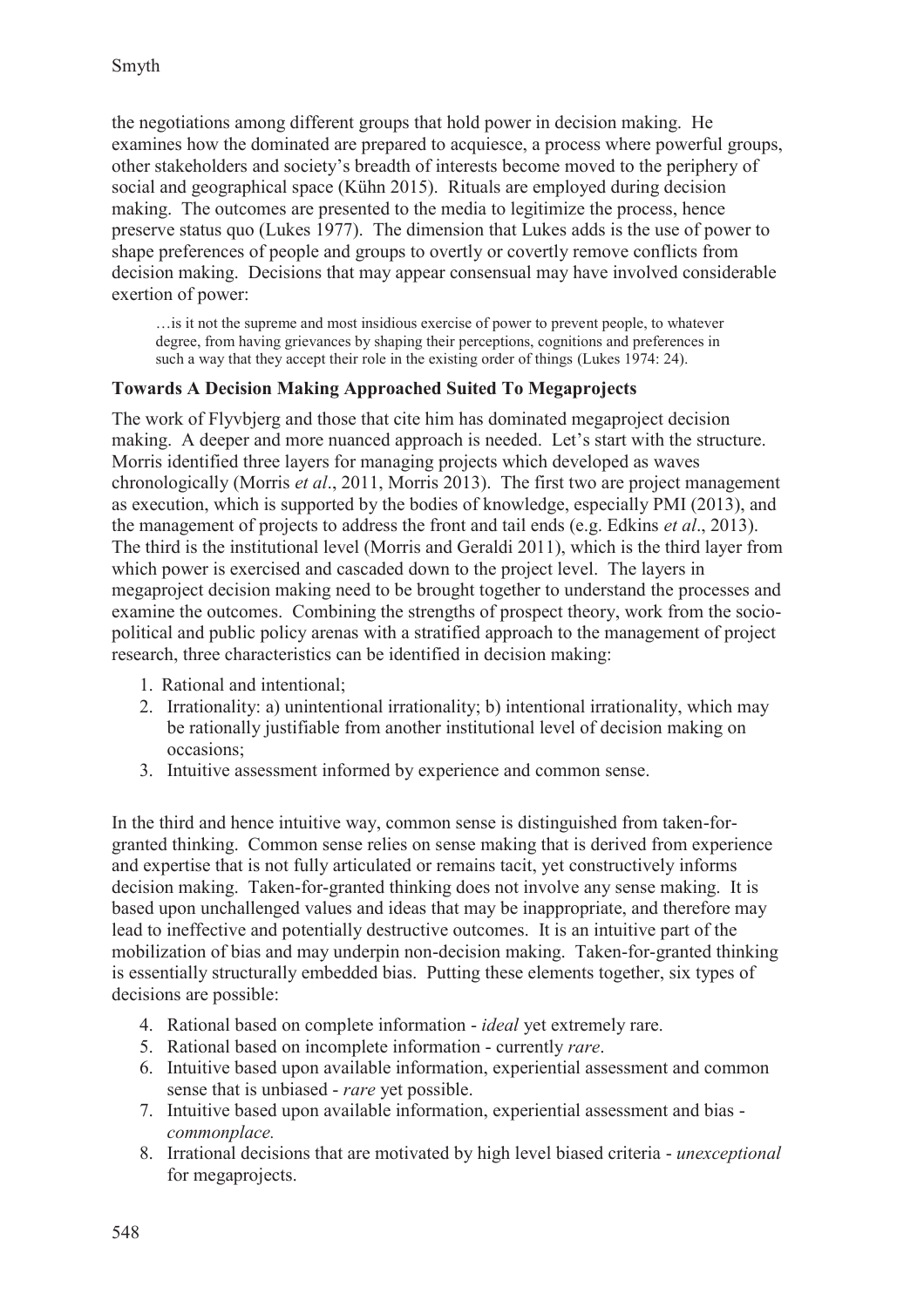9. Combinations of the above in a layered process - *the norm*.

The mobilization of bias and non-decision making occur in the last four types, hence underlines their importance. Decisions are iteratively progressed and reviewed at times at policy and operational levels. Power exerted through the mobilization of bias, including non-decision making and associated rituals to legitimize outcomes, induce lock-in without a shock to the system. Yet, bias is also aimed at creating "lock-out" for certain interests and those who represent such views. Lock out of groups and the lock in to decisions superficially creates project certainty in the stratum the decision is taken, yet typically increases uncertainty in the next layers down and in subsequent phases of execution because the real issues have not been operationally removed.

## **CONCLUSIONS**

The rational economic model of decision making provided the point of departure to review and critique economic behavioural approaches, specifically prospect theory. There are general shortfalls, which are amplified when applied to megaprojects. A sociopolitical and public policy approach was introduced, covering issues of structure and power, process and legitimacy. In particular, the mobilization of bias, as a richer and deeper yet complementary concept to strategic misrepresentation, was introduced. The nested concept of non-decision making was also introduced. Six potential decision process characteristics and outcomes were presented. The process was portrayed at incremental and iterative within a structure of institutions and organizational settings, which are imbued with power and layered from the level of public policy and to the project organization. This approach provides a broader and deeper examination of project decision making for the future examination of megaproject decision making.

### **REFERENCES**

- Bachrach, P and Baratz, M S (1962) Two faces of power. *American Political Science Review*, **56**(4), 947-952.
- Bachrach, P and Baratz, M S (1970) *Power and Poverty: Theory and Practice*. New York: Oxford University Press.
- Cheung, S O and Yiu, T W (2006) Are construction disputes inevitable? *IEEE Transactions on Engineering Management*, **53**(3), 456-470.
- Dahl, R A (1957) The concept of power. *Behavioral Science*, **2**(3), 201-215.
- Dahl, R A (1960) The analysis of influence in local communities. *In*: C Adrian (Ed.) *Social Science and Community Action*. East Lancing: Abe Books, 24-42.
- Dahl, R A (1961) *Who Governs*? Newhaven: Yale University Press.
- Denham, G (1975) No decisions and power: The two faces of Bachrach and Baratz. *American Political Science Review*, **69**(3), 889-899.
- Edkins, A J, Geraldi, J, Morris, P W G and Smith, A (2013) Exploring the front-end of project management. *Engineering Project Organization Journal*, **3**(2), 71-85.
- Flyvbjerg, B (2013) Quality control and due diligence in project management: Getting decisions right by taking the outside view. *International Journal of Project Management*, **31**(5), 760-774.
- Flyvbjerg, B (2008) Curbing optimism bias and strategic misrepresentation in planning: Reference class forecasting in practice. *European Planning Studies*, **16**(1), 3-21.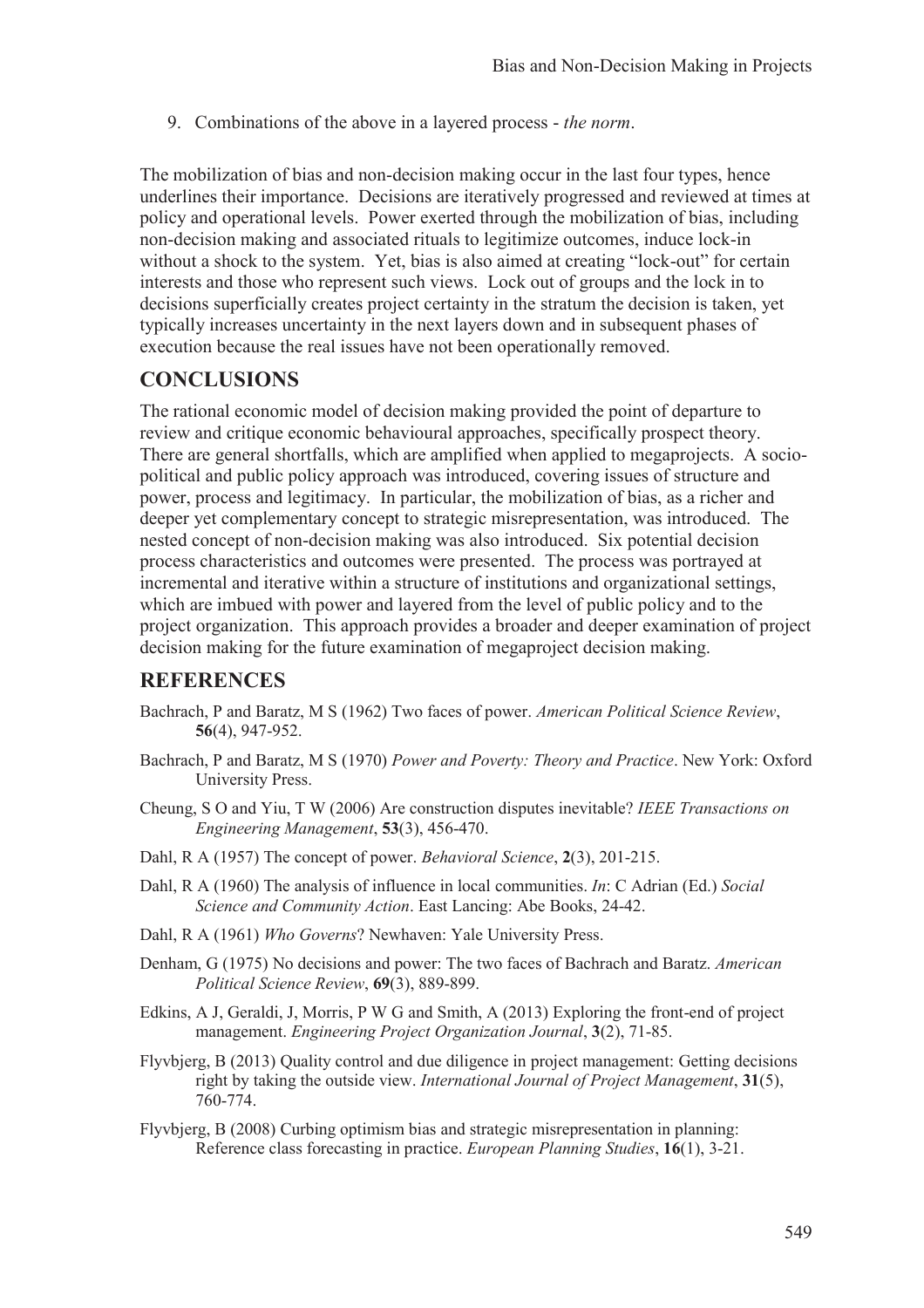- Flyvbjerg, B (2009) Survival of the unfittest: Why the worst infrastructure gets built and what we can do about it. *Oxford Review of Economic Policy*, **25**(3), 344-367.
- Flyvbjerg, B, Bruzelius, N and Rothengatter, W (2003) *Megaprojects and Risk: An Anatomy of Ambition*. Cambridge: Cambridge University Press.
- Flyvbjerg, B, Garbulio, M and Lovallo, D (2009) Delusion and deception: Two models for explaining and preventing executive disaster. *California Management Review*, **51**(2), 170- 193.
- Flyvbjerg, B (2013) Quality control and due diligence in project management: Getting decisions right by taking the outside view. *International Journal of Project Management*, **31**, 760- 774.
- Ham, C and Hill, M (1984) *The Policy Process In The Modern Capitalist State*. Hemel Hempstead: Harvester.
- Healey, P (2004) Creativity and urban governance. *Policy Studies*, **25**(2), 87-102.
- HM Treasury (2002) Supplementary green book guidance: Optimism bias. London: HM Treasury. Available from https://www.gov.uk/government/publications/green-booksupplementary-guidance-optimism-bias [Accessed 21st July].
- HM Treasury (2011) *The Green Book: Appraisal and Evaluation in Central Government, Treasury Guidance*. London: HM Treasury. Available from https://www.gov.uk/government/publications/the-green-book-appraisal-and-evaluationin-central-governent [Accessed 21st July].
- Isaac, J C (1987) Beyond the three faces of power: A realist critique. *Polity*, **20**(1), 4-31.
- Kahneman, D and Tversky, A (1979) Prospect theory: An analysis of decision under risk. *Econometrica*, **47**(2), 263-292.
- Karlsson, N, Juliusson, Á and Gärling, T (2005) A conceptualisation of task dimensions affecting escalation of commitment. *European Journal of Cognitive Psychology*, **17**(6), 835-858.
- Knight, F (1921) *Risk, Uncertainty and Profit*. Forgotten Books (2012 Edition).
- Kühn, M (2015) Peripheralization: Theoretical concepts explaining socio-spatial inequalities. *European Planning Studies*, **23**(2), 367-378.
- Lovallo, D and Kahneman, D (2003) Delusions of success: How optimism undermines executives' decisions. *Harvard Business Review*, **81**(7), 56-63.
- Love, P E D, Edwards, D J and Irani, Z (2012) Moving beyond optimism bias and strategic misrepresentation: an explanation for social infrastructure project cost overruns. *IEEE Transactions on Engineering Management*, **59**(4), 560-571.
- Love, P E D, Edwards, D J, Irani, Z and Walker, D H T (2009) Project pathogens: the anatomy of omission errors in construction and resource engineering projects. *IEEE Transactions on Engineering Management*, **56**(3), 425-435.
- Lukes, S (1974) *Power: A Radical View.* London: Macmillan.
- Lukes, S (1977) Relativism: cognitive and moral. *In*: S Lukes (Ed.) *Essays in Social Theory*. Basingstoke: Macmillan Education, 154-174.
- Majoor, S (2015) Urban megaprojects in crisis? Ørestad Copenhagen revisited. *European Planning Studies,* **23**(12), 2497-2515.
- Meyer, W G (2014) The effect of optimism bias on the decision to terminate failing projects. *Project Management Journal*, **45**(4), 7-20.